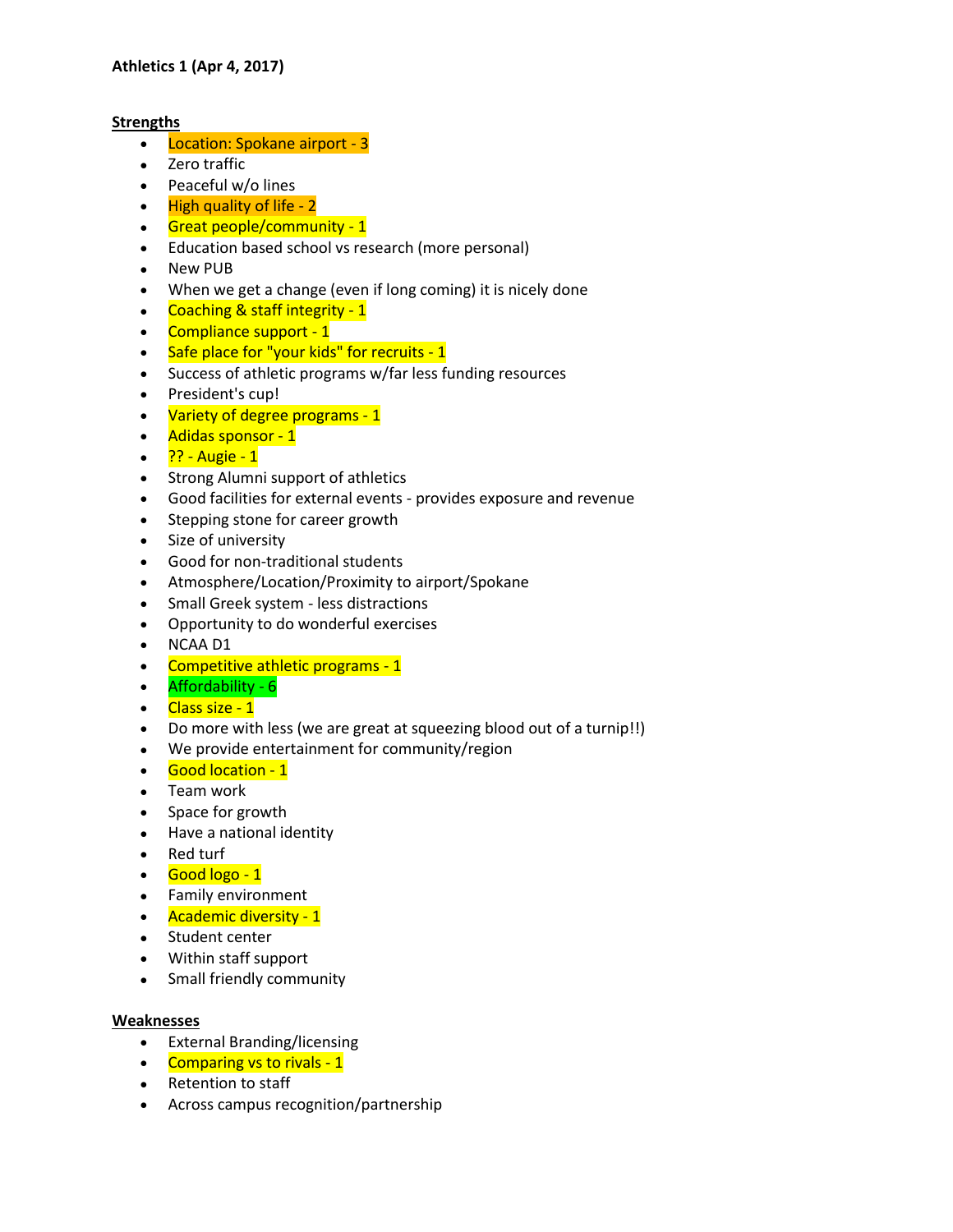- Lack of community engagement
- University support/president support
- Financial Creativity courtesy cars for all head coaches & administrators
- Shared facilities no ownership, in-fighting 9
- BOT understanding the importance of athletics to university exposure 29
- Support Staff \$ 15
- $\bullet$  Turnover lack of \$ remuneration 4
- Parking for staff
- Facility standalone 1
- Diversity training for coaches/staff
- Caring about appearance
	- o Trash, landscape in key areas
	- o Ex, back side is industrial looking
- Lack of funding 13
- Facilities (control of own facilities) 6
	- o Stand alone
	- o Under sized/outdated
- Academic support
- Under staffed 12
- Parking for staff
- Faculty/staff/student involvement
- Equipment (computers/updated equipment)
- **Gender equity/Title 9 in Athletics 4**
- Upper level visible admin support
- Cheney city growth/development

## **Opportunities**

- 2nd largest city in State 3
- Affordability
- Small class size
- Faculty student ratio 1
- Potential field experience
- Airport distance to campus 3
- Utilizing Spokane campus
- Completing major projects
- Linking rural and urban living
- Environmental research
- Room for institutional growth
- Accessing young Alumni
- Good fan base access
- Facility upgrades: sports facilities, student success center, sports med center
- First generation students
- Regional accessibility
- Corporate sponsorship opportunity
- Take advantage of Division 1 Athletics (D1)
- Staff opportunity to be a part of National Sports Committees
- Stronger connection of EWU (Athletes & all of EWU) 1